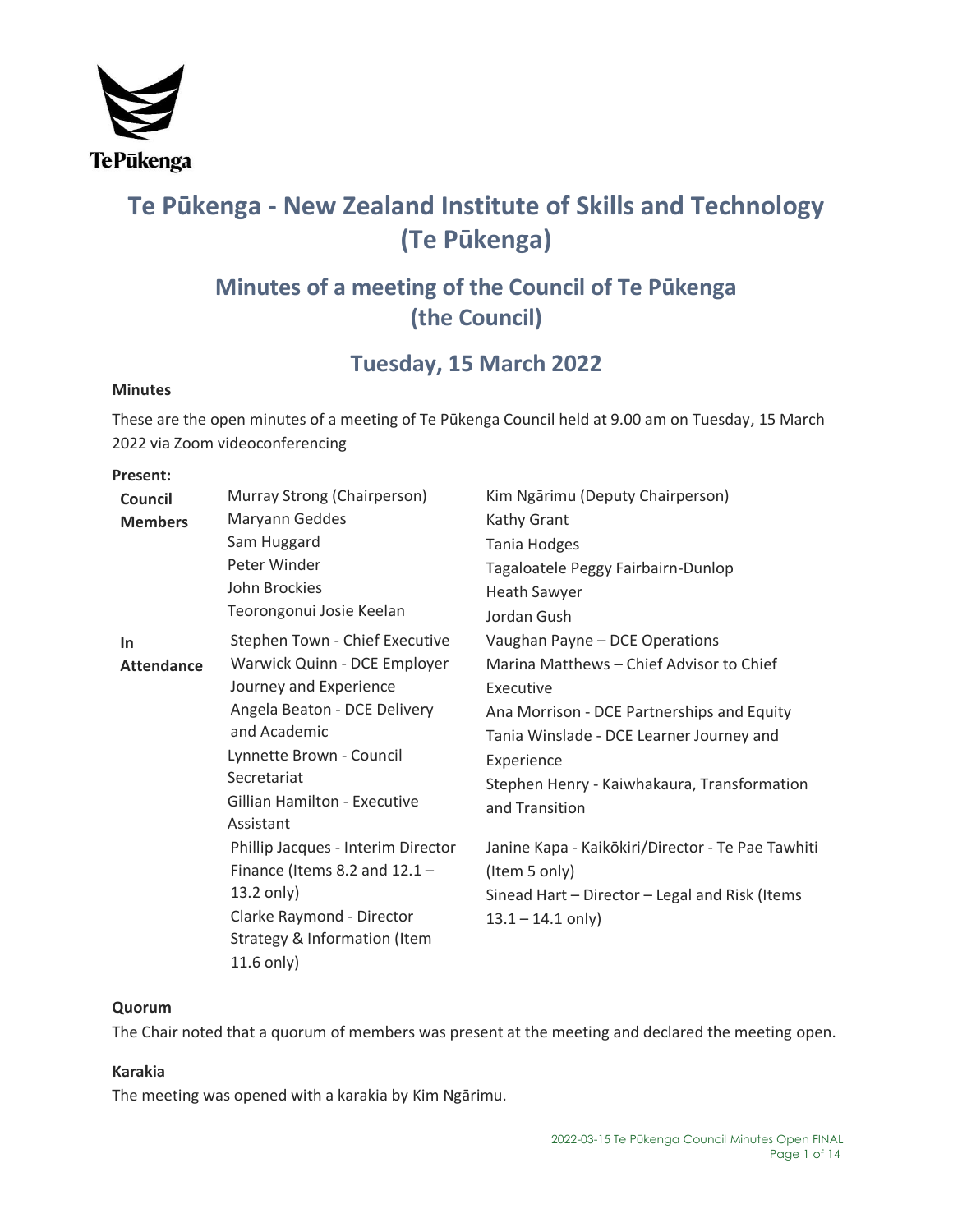# **Open Minutes**

## 1. **Welcome/Apologies/Notices**

The Chair welcomed everyone to the meeting and noted apologies from Tagaloatele Peggy Fairbairn-Dunlop for a brief part of the open session.

### 2. **Administration**

#### 2.1. **Council Calendar and Schedule of Committees**

Noted.

#### 2.2. **Register of Interests**

The register of interests was noted and no conflicts with matters on the agenda were declared.

## 2.3. **Annual Declaration of Interests**

#### The Council:

- a. Received and noted the contents of the declaration of interests provided by each member of Council; and
- b. Noted that Declarations of Related Parties have been provided, reviewed by the Chair (and in the case of the Chair the Deputy Chair) and recorded; and
- c. Noted that all members declared that no gifts exceeding \$100 have been received in the year ended 2021 in the context of their role as a Te Pūkenga Council Member.

No matters of concern were raised with the contents of the declarations.

# 2.4. **Minutes of the meetings held:**

Open meeting held 3 February 2022 e-meeting 8 February 2022 Resolution Otago Deputy Chair e-meeting 28 February 2022 WBL Staff Rep e-meeting December-January Subsidiary Vaccination Policies

#### **Resolved:**

The Council:

a. Approved the minutes of Te Pūkenga Council open meeting held on 3 February 2022 as a true and correct record; and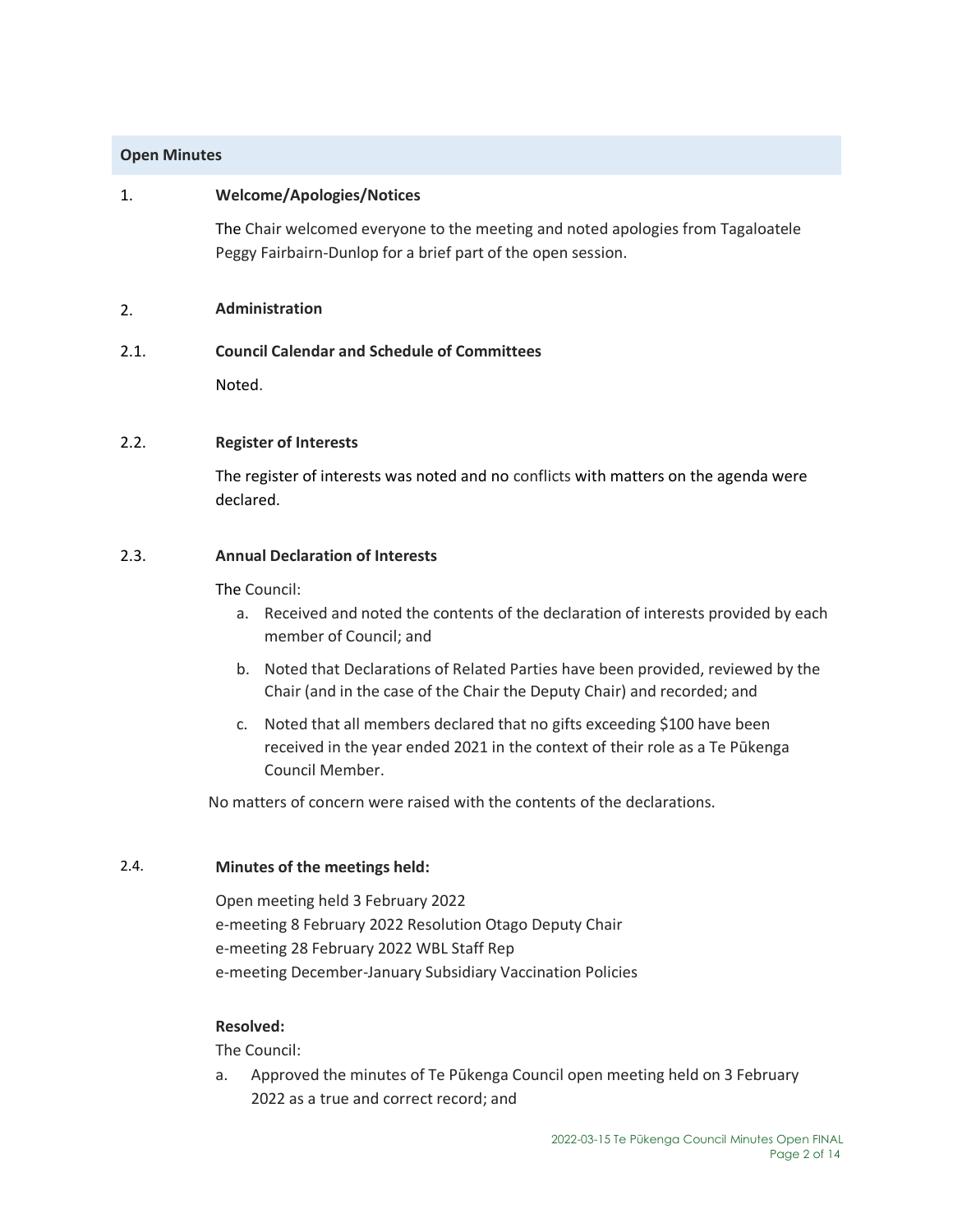**Moved:** M Strong **Seconded:** K Grant **CARRIED**

b. Approved the minutes of Te Pūkenga Council e-meeting held on 28 February 2022 in respect of the Staff Representative for Work Based Learning Ltd as a true and correct record; and

**Moved:** M Strong **Seconded:** P Winder **CARRIED**

- c. Noted the record of approvals via e-meetings for the Subsidiary Vaccination Policies for December 2021 and January 2022; and
- d. Noted the 8 February Council resolution in respect of the appointment of Otago Polytechnic Limited Deputy Chair.

# 2.4.1. **Matters Arising**

# 2.5. **Action List – Open**

No open items

# 3. **Chief Executive's Report (Verbal)**

The Council received the Chief Executive's verbal report and noted:

- The network continues to manage a challenging start to the year with Omicron and there is good sharing amongst the network on ways to manage this
- Enrolments have returned to 2020 levels, 2021 was an exception to the normal
- There is a hesitancy for learners to return to campus with the current COVID environment. Work continues to reassure learners that the campus is a safe place to study
- Te Pūkenga travel policy is being regularly reviewed alongside COVID levels and it is hoped that a resumption of more flexible travel arrangements can be made soon.

# 4. **Equity Update**

The Council received the report which provided an update from the February 2022 Equity Workshop including progress of the Equity Strategy development.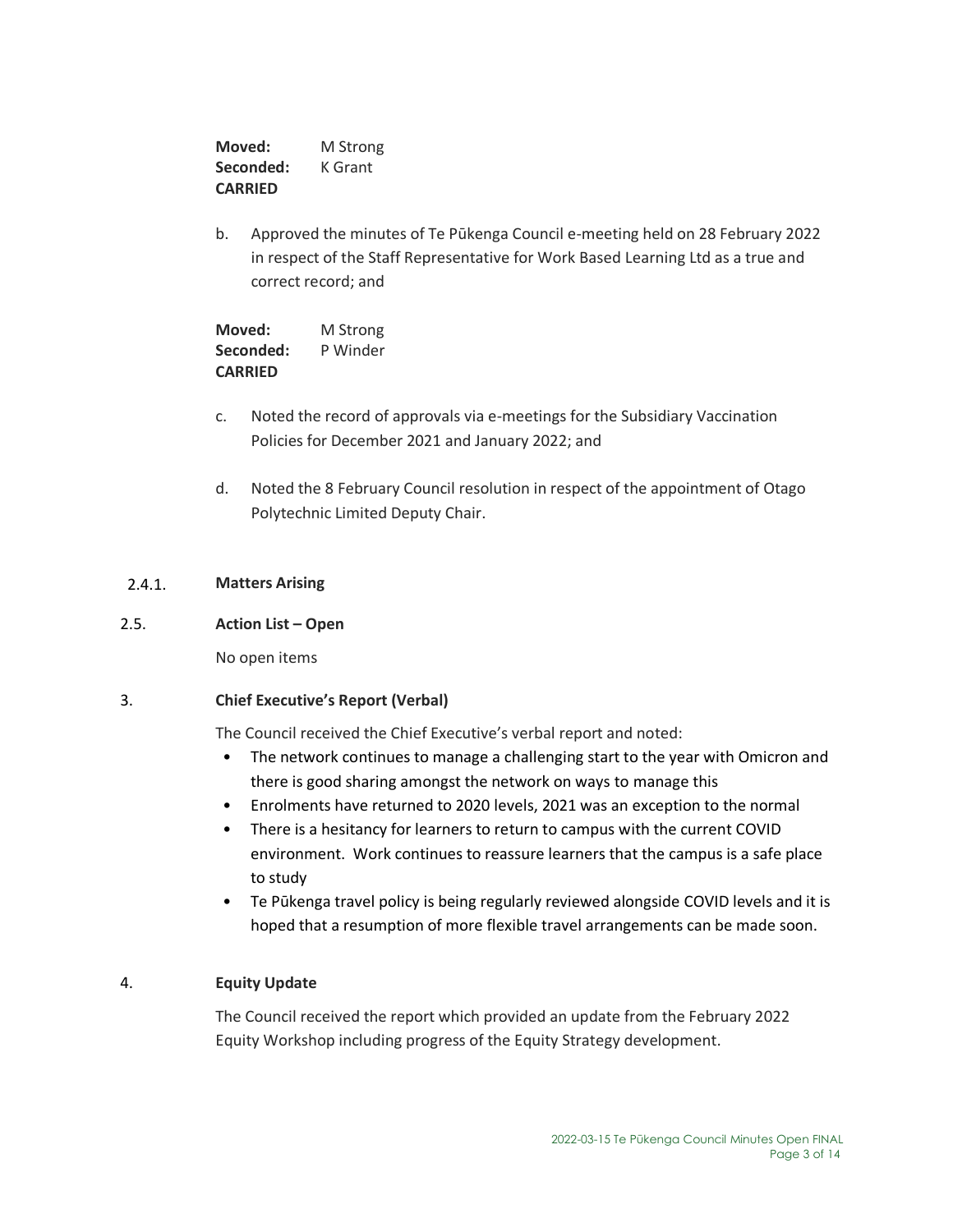The Council agreed to an Equity Strategy workshop on 26 April 2022 and noted some of the activities that are already underway across Te Pūkenga to address inequities for learners which are reported separately on Te Pūkenga Work Plan.

# 5. **Te Pae Tawhiti Action Plans Quarterly Report Q4 2021**

The Council received the report and noted the next quarterly report will be provided in June 2022.

Management advised that the Māori cultural capability framework is in development and will be launched in 2023. Information is being sought as to current capability within the network.

Council noted the demands on staff due to COVID and particularly Te Pae Tawhiti champions and supported the repriorisation of activities with a more focused and sequenced approach to reporting.

# 6. **Reports from Committees**

# 6.1. **Relationship Agreements and Work Programmes for the Interim Learner Advisory Committee (ILAC) and Interim Staff (Kaimahi) Advisory Committee (IKAC)**

The Council received the report and noted Council's feedback in relation to the importance of the sequencing of the work programmes dovetailing into the appropriate Committees and through to Council for discussion and approval.

# **Resolved:**

The Council:

- a. Approved the draft Relationship Agreements and Work Programmes for the Interim Learner Advisory Committee (ILAC) and Interim Staff (Kaimahi) Advisory Committee (IKAC); and
- b. Noted ILAC and IKAC Co-Chairs involvement in developing the relationship agreements and work programmes, and that the draft documents were circulated to all ILAC and IKAC members for review and feedback; and
- c. Noted that the draft relationship agreement is not a legal agreement but will constitute the agreed protocols and means of engagement between Council and the Interim Advisory Committees so there is clarity as to process and expectations.
- d. Delegated authority to the Council Chair and Deputy Chair to finalise any amendments to the documents if required, in consultation with the ILAC and IKAC Co-Chairs, and sign the final documents on behalf of Council.

**Moved:** M Strong Seconded: **K Grant CARRIED**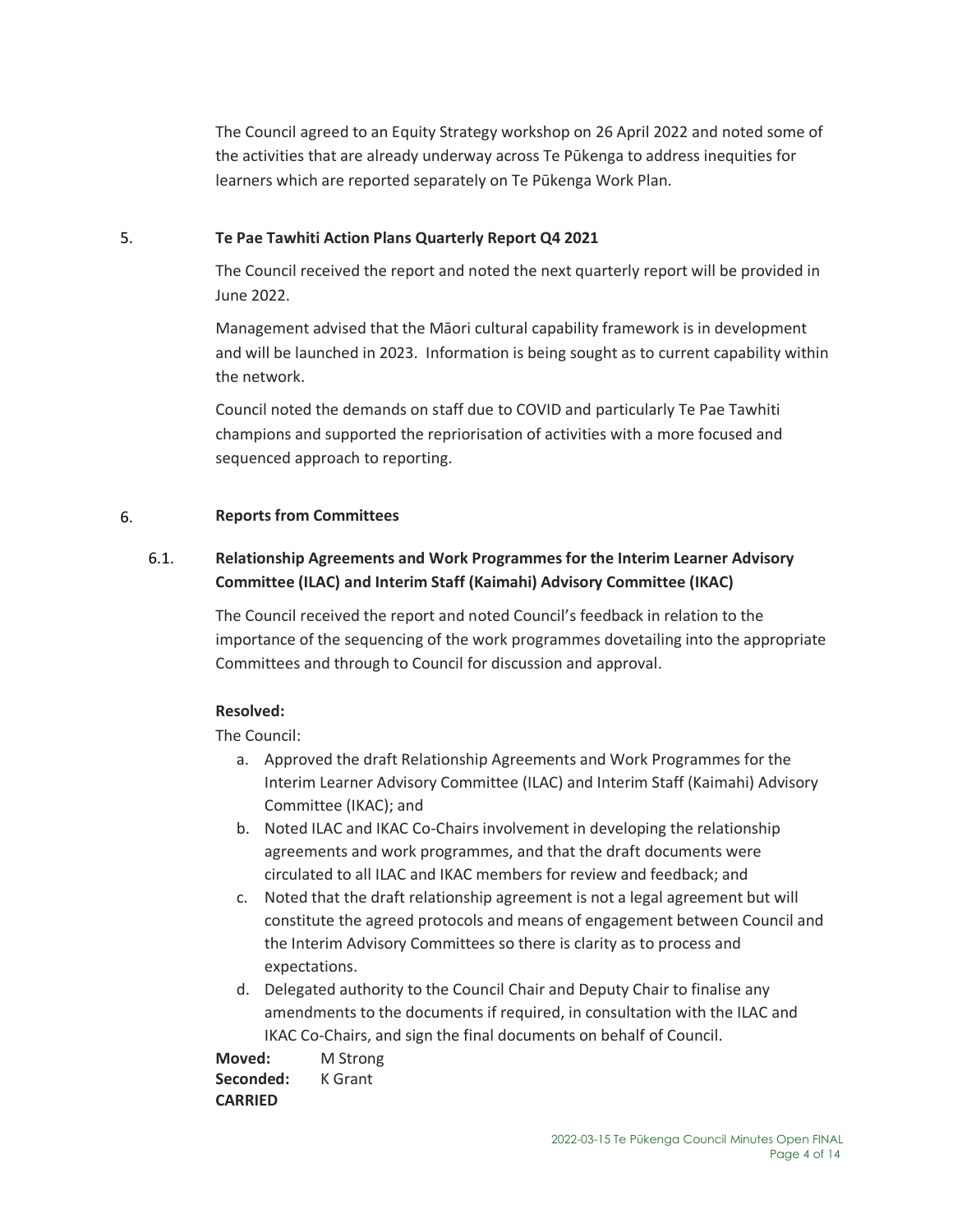# 6.2. **Komiti Māori Work Plan**

The Council received the report and noted Komiti Māori has reviewed and discussed its priorities and procedures for 2022 and how it can best discharge its statutory function in advising Te Pūkenga Council.

# **Resolved:**

The Council approved the draft 2022 Komiti Māori Workplan.

| Moved:         | M Strong |
|----------------|----------|
| Seconded:      | T Hodges |
| <b>CARRIED</b> |          |

# 6.3. **Te Poari Akoranga - Minutes from Open Poari Akoranga meeting from 9 February 2022**

The Council received the report and noted the key points in relation to:

- Quality Assurance and Academic Regulatory Framework update
- Unification of Programmes update
- Membership approved for three Ohu Whakahaere (subcommittees of the Academic Board), which will be operational before 2023:
	- i. Te Ohu Whakahaere Quality
	- ii. Te Ohu Whakahaere Approvals
	- iii. Te Ohu Whakahaere Ranghau Māori, Research and Postgraduate

Further discussion included:

- Breadth of experience and representation from the work-based learning within the membership
- An update on the considerations being given to supporting the streamlining of processes for decisions to support the unification of programme approval process

The Council:

- a. Received the academic report from Te Poari Akoranga meeting held online via Teams on 9 February 2022; and
- b. Received the approved membership lists for Ngā Ohu Whakahaere Quality, Approvals and Rangahau Māori, Research and Postgraduate.

# 6.4. **Wellbeing and Safety Committee – Draft Minutes of Meeting held 10 February 2022**

The Council received a verbal update from the Chair of the Wellbeing and Safety Committee and noted the draft minutes of Te Pūkenga Wellbeing and Safety Committee meeting held on 10 February 2022.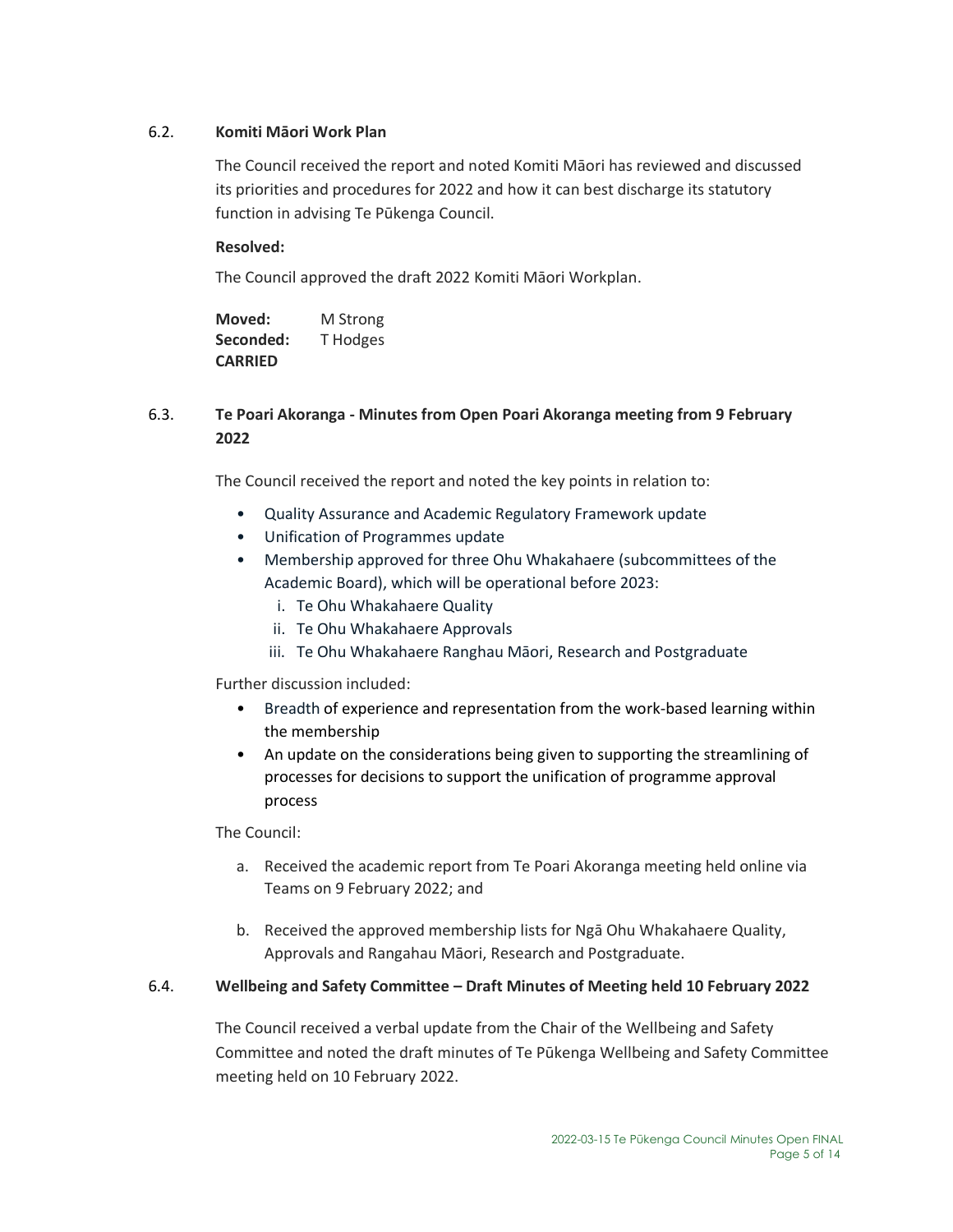Matters considered by the Committee included:

- Te Pūkenga Officer Engagement on Safety, Wellbeing and Health Matters and approach
- Te Pūkenga Hauora | Wellbeing Framework
- Te Pūkenga Covid-19 Vaccination Policy specifically as it relates to Governance
- Flexible Working Policy and Procedure as delegated to the Committee by the Council
- Rapid Antigen Testing
- Independent of Self-Assessment of health and safety practices across the network

# 7. **Formal Motion for Moving into Committee**

The Chair moved that the public be excluded from the remainder of the meeting. This resolution will be made in reliance on section 48(1) of the Local Government Official Information and Meetings Act 1987 (LGOIMA) and the particular interests protected by section 9 of the Official Information Act 1982 which would be prejudiced by the holding of the relevant parts of the proceedings of the meeting in public. The general subject of each matter to be considered while the public is excluded, the reason for passing the resolution in relation to each matter and the specific grounds under section 48(1) of LGOIMA for the passing of the resolution are as outlined below;

| Item | General subject of each<br>matter to be<br>considered                                                 | Reason for passing resolution in relation<br>to each matter                                                                                                                                                                                                                                                                                                                                                                                                                                                                                                          | Grounds under section 48(1) for<br>the passing of the resolution                                                                                                                                                                                                                         |
|------|-------------------------------------------------------------------------------------------------------|----------------------------------------------------------------------------------------------------------------------------------------------------------------------------------------------------------------------------------------------------------------------------------------------------------------------------------------------------------------------------------------------------------------------------------------------------------------------------------------------------------------------------------------------------------------------|------------------------------------------------------------------------------------------------------------------------------------------------------------------------------------------------------------------------------------------------------------------------------------------|
| 8.   | Administration                                                                                        |                                                                                                                                                                                                                                                                                                                                                                                                                                                                                                                                                                      |                                                                                                                                                                                                                                                                                          |
| 8.1. | Minutes from public<br>excluded meeting held<br>3 February 2022 and e-<br>meeting 18 February<br>2022 | Section $9(2)(g)(i)$ of the Official<br>Information Act - maintain the effective<br>conduct of public affairs through the free<br>and frank expression of opinion by or<br>between members of any organisation or<br>employees of any organisation in the<br>course of their duty<br>Section 9(2)(b)(ii) of the Official<br>Information Act - protect information<br>where the making available of the<br>information would be likely unreasonably<br>to prejudice the commercial position of<br>the person who supplied or who is the<br>subject of the information | That the public conduct of this<br>item would be likely to result in<br>the disclosure of information for<br>which good reason for<br>withholding would exist under<br>section 9 (noting the Council is<br>specified, in Schedule 2 of<br>LGOIMA, as a body to which<br>LGOIMA applies). |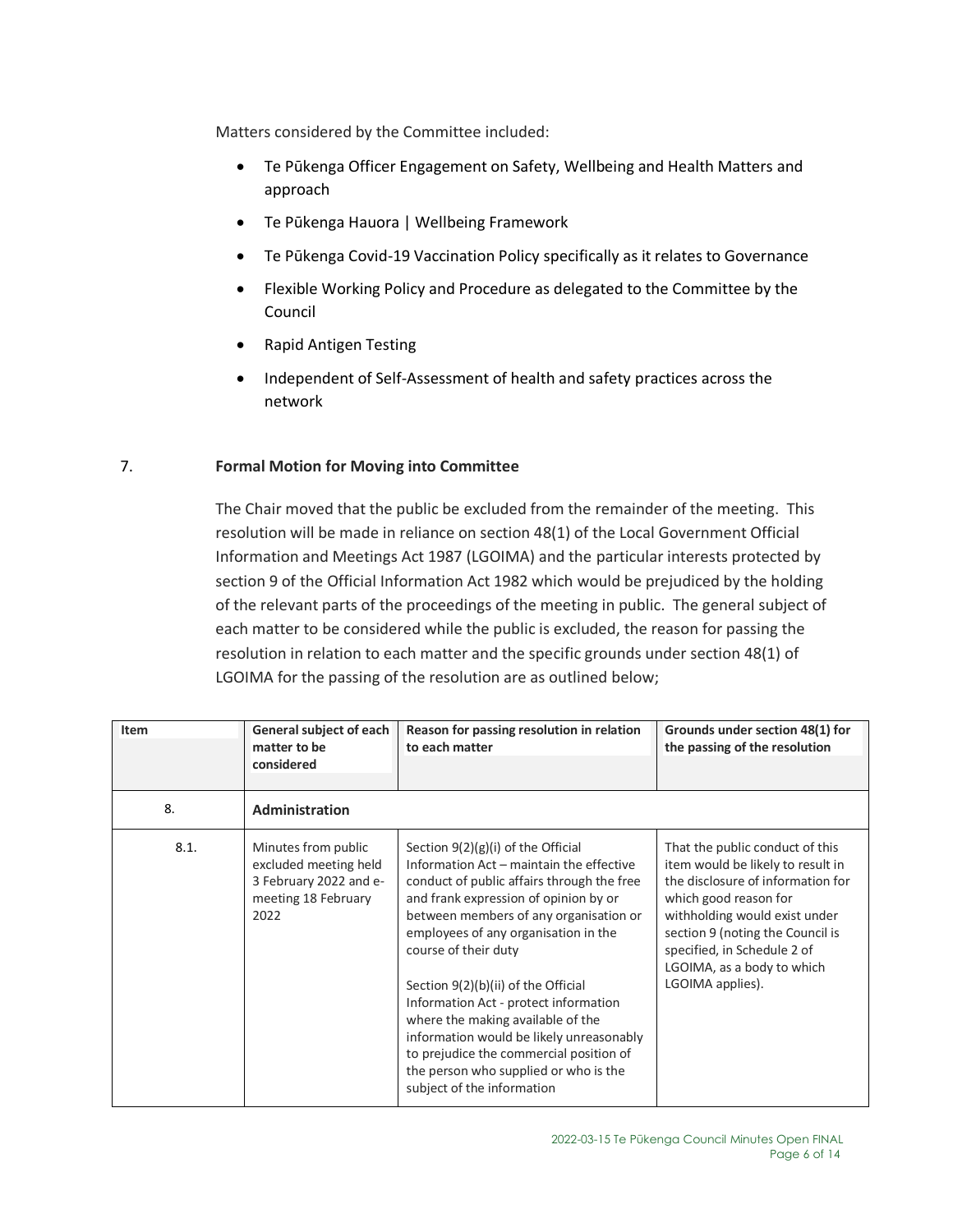| Item   | General subject of each<br>matter to be<br>considered | Reason for passing resolution in relation<br>to each matter                                                                                                                                                                                                                                                                                                                                                                                                                                                                                                        | Grounds under section 48(1) for<br>the passing of the resolution                                                                                                                                                                                                                         |
|--------|-------------------------------------------------------|--------------------------------------------------------------------------------------------------------------------------------------------------------------------------------------------------------------------------------------------------------------------------------------------------------------------------------------------------------------------------------------------------------------------------------------------------------------------------------------------------------------------------------------------------------------------|------------------------------------------------------------------------------------------------------------------------------------------------------------------------------------------------------------------------------------------------------------------------------------------|
| 8.1.1. | <b>Matters Arising</b>                                | Section 9(2)(g)(i) of the Official<br>Information Act - maintain the effective<br>conduct of public affairs through the free<br>and frank expression of opinion by or<br>between members of any organisation or<br>employees of any organisation in the<br>course of their duty<br>Section 9(2)(b)(ii) of the Official<br>Information Act - protect information<br>where the making available of the<br>information would be likely unreasonably<br>to prejudice the commercial position of<br>the person who supplied or who is the<br>subject of the information | That the public conduct of this<br>item would be likely to result in<br>the disclosure of information for<br>which good reason for<br>withholding would exist under<br>section 9 (noting the Council is<br>specified, in Schedule 2 of<br>LGOIMA, as a body to which<br>LGOIMA applies). |
| 8.2.   | <b>Action List</b>                                    | Section $9(2)(g)(i)$ of the Official<br>Information Act - maintain the effective<br>conduct of public affairs through the free<br>and frank expression of opinion by or<br>between members of any organisation or<br>employees of any organisation in the<br>course of their duty                                                                                                                                                                                                                                                                                  | That the public conduct of this<br>item would be likely to result in<br>the disclosure of information for<br>which good reason for<br>withholding would exist under<br>section 9 (noting the Council is<br>specified, in Schedule 2 of<br>LGOIMA, as a body to which<br>LGOIMA applies). |
| 8.3.   | Draft Council Work Plan<br>2022                       | Section $9(2)(g)(i)$ of the Official<br>Information Act - maintain the effective<br>conduct of public affairs through the free<br>and frank expression of opinion by or<br>between members of any organisation or<br>employees of any organisation in the<br>course of their duty<br>Section 9(2)(i) of the Official Information<br>Act - enable the organisation holding the<br>information to carry out, without<br>prejudice or disadvantage, commercial<br>activities                                                                                          | That the public conduct of this<br>item would be likely to result in<br>the disclosure of information for<br>which good reason for<br>withholding would exist under<br>section 9 (noting the Council is<br>specified, in Schedule 2 of<br>LGOIMA, as a body to which<br>LGOIMA applies). |
| 9.     | CE Report (Verbal<br>Update)                          | Section $9(2)(g)(i)$ of the Official<br>Information Act - maintain the effective<br>conduct of public affairs through the free<br>and frank expression of opinion by or<br>between members of any organisation or<br>employees of any organisation in the<br>course of their duty                                                                                                                                                                                                                                                                                  | That the public conduct of this<br>item would be likely to result in<br>the disclosure of information for<br>which good reason for<br>withholding would exist under<br>section 9 (noting the Council is<br>specified, in Schedule 2 of<br>LGOIMA, as a body to which<br>LGOIMA applies). |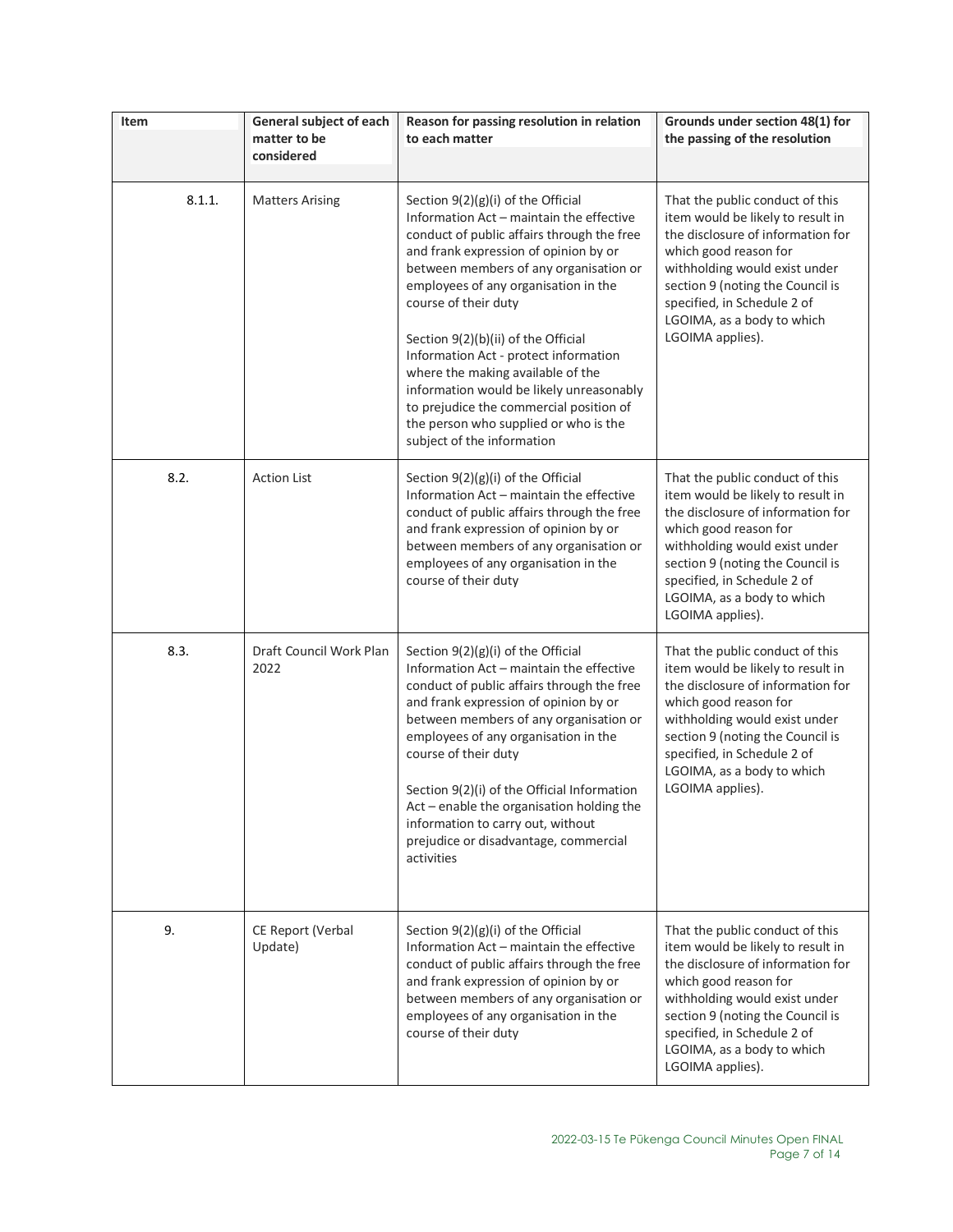| Item  | General subject of each<br>matter to be                                                          | Reason for passing resolution in relation<br>to each matter                                                                                                                                                                                                                                                                                                                                                                                                               | Grounds under section 48(1) for<br>the passing of the resolution                                                                                                                                                                                                                         |
|-------|--------------------------------------------------------------------------------------------------|---------------------------------------------------------------------------------------------------------------------------------------------------------------------------------------------------------------------------------------------------------------------------------------------------------------------------------------------------------------------------------------------------------------------------------------------------------------------------|------------------------------------------------------------------------------------------------------------------------------------------------------------------------------------------------------------------------------------------------------------------------------------------|
|       | considered                                                                                       |                                                                                                                                                                                                                                                                                                                                                                                                                                                                           |                                                                                                                                                                                                                                                                                          |
| 10.   | <b>Engagement and Partnering</b>                                                                 |                                                                                                                                                                                                                                                                                                                                                                                                                                                                           |                                                                                                                                                                                                                                                                                          |
| 10.1. | Workforce<br>Development Council-<br>Tumu Whakarae, Phil<br>Alexander-Crawford,<br>Hanga-Aro-Rau | Section $9(2)(g)(i)$ of the Official<br>Information Act - maintain the effective<br>conduct of public affairs through the free<br>and frank expression of opinion by or<br>between members of any organisation or<br>employees of any organisation in the<br>course of their duty                                                                                                                                                                                         | That the public conduct of this<br>item would be likely to result in<br>the disclosure of information for<br>which good reason for<br>withholding would exist under<br>section 9 (noting the Council is<br>specified, in Schedule 2 of<br>LGOIMA, as a body to which<br>LGOIMA applies). |
| 11.   | Strategy                                                                                         |                                                                                                                                                                                                                                                                                                                                                                                                                                                                           |                                                                                                                                                                                                                                                                                          |
| 11.1. | Integrated Work Plan                                                                             | Section $9(2)(g)(i)$ of the Official<br>Information Act - maintain the effective<br>conduct of public affairs through the free<br>and frank expression of opinion by or<br>between members of any organisation or<br>employees of any organisation in the<br>course of their duty<br>Section 9(2)(i) of the Official Information<br>Act - enable the organisation holding the<br>information to carry out, without<br>prejudice or disadvantage, commercial<br>activities | That the public conduct of this<br>item would be likely to result in<br>the disclosure of information for<br>which good reason for<br>withholding would exist under<br>section 9 (noting the Council is<br>specified, in Schedule 2 of<br>LGOIMA, as a body to which<br>LGOIMA applies). |
| 11.2. | Reform of Vocational<br>Education (RoVE) -<br>February 2022 Update                               | Section $9(2)(g)(i)$ of the Official<br>Information Act - maintain the effective<br>conduct of public affairs through the free<br>and frank expression of opinion by or<br>between members of any organisation or<br>employees of any organisation in the<br>course of their duty                                                                                                                                                                                         | That the public conduct of this<br>item would be likely to result in<br>the disclosure of information for<br>which good reason for<br>withholding would exist under<br>section 9 (noting the Council is<br>specified, in Schedule 2 of<br>LGOIMA, as a body to which<br>LGOIMA applies). |
| 11.3. | <b>Operating Model</b>                                                                           | Section 9(2)(g)(i) of the Official<br>Information Act - maintain the effective<br>conduct of public affairs through the free<br>and frank expression of opinion by or<br>between members of any organisation or<br>employees of any organisation in the<br>course of their duty                                                                                                                                                                                           | That the public conduct of this<br>item would be likely to result in<br>the disclosure of information for<br>which good reason for<br>withholding would exist under<br>section 9 (noting the Council is<br>specified, in Schedule 2 of<br>LGOIMA, as a body to which<br>LGOIMA applies). |
| 11.4. | <b>International Strategy</b>                                                                    | Section $9(2)(g)(i)$ of the Official<br>Information Act - maintain the effective<br>conduct of public affairs through the free<br>and frank expression of opinion by or<br>between members of any organisation or                                                                                                                                                                                                                                                         | That the public conduct of this<br>item would be likely to result in<br>the disclosure of information for<br>which good reason for<br>withholding would exist under                                                                                                                      |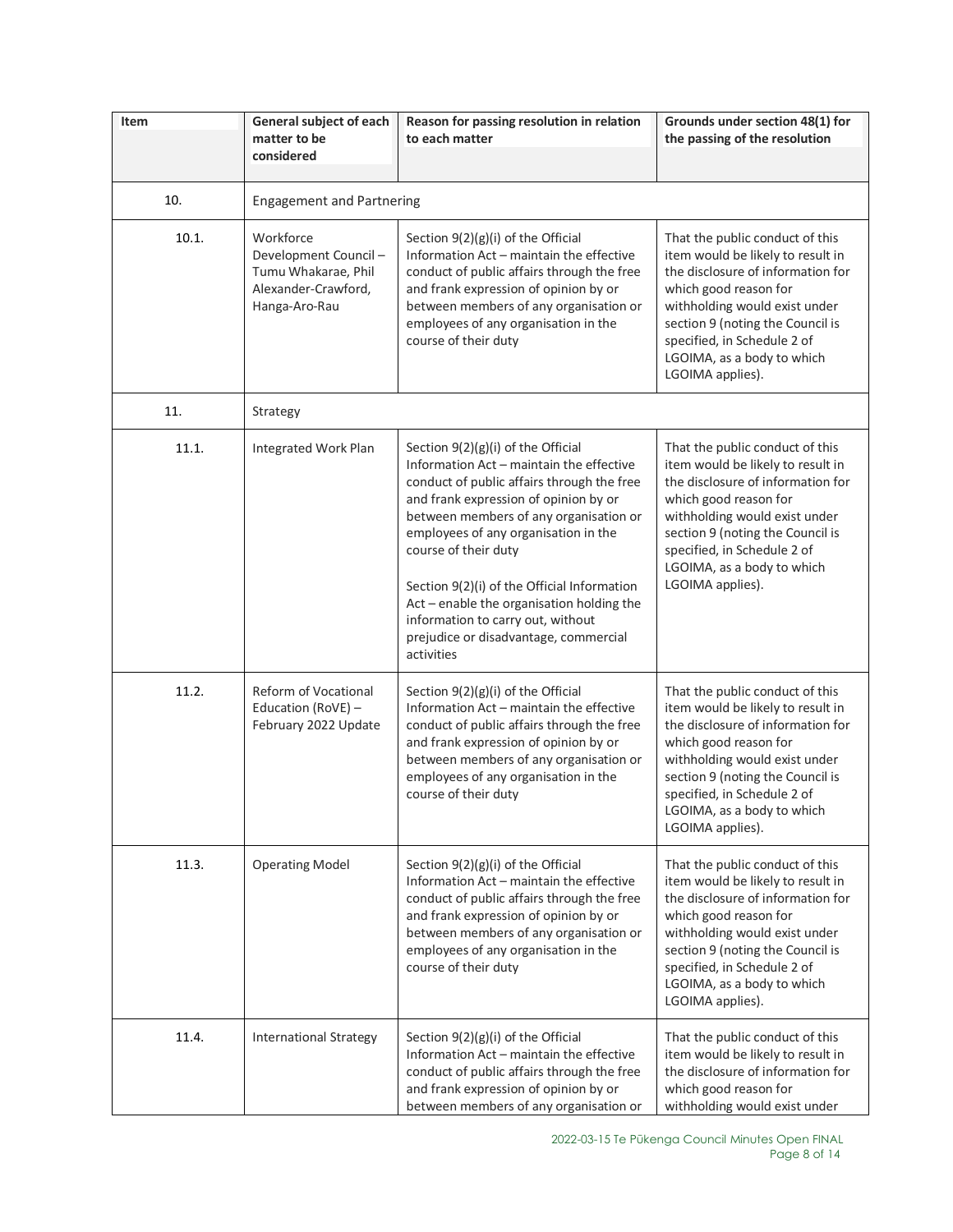| Item    | General subject of each                                            | Reason for passing resolution in relation                                                                                                                                                                                                                                                                                                                                                                                                                               | Grounds under section 48(1) for                                                                                                                                                                                                                                                          |
|---------|--------------------------------------------------------------------|-------------------------------------------------------------------------------------------------------------------------------------------------------------------------------------------------------------------------------------------------------------------------------------------------------------------------------------------------------------------------------------------------------------------------------------------------------------------------|------------------------------------------------------------------------------------------------------------------------------------------------------------------------------------------------------------------------------------------------------------------------------------------|
|         | matter to be<br>considered                                         | to each matter                                                                                                                                                                                                                                                                                                                                                                                                                                                          | the passing of the resolution                                                                                                                                                                                                                                                            |
|         |                                                                    |                                                                                                                                                                                                                                                                                                                                                                                                                                                                         |                                                                                                                                                                                                                                                                                          |
|         |                                                                    | employees of any organisation in the<br>course of their duty<br>Section 9(2)(i) of the Official Information<br>Act - enable the organisation holding the<br>information to carry out, without<br>prejudice or disadvantage, commercial<br>activities                                                                                                                                                                                                                    | section 9 (noting the Council is<br>specified, in Schedule 2 of<br>LGOIMA, as a body to which<br>LGOIMA applies).                                                                                                                                                                        |
| 11.5.   | <b>Digital Strategy</b>                                            | Section $9(2)(g)(i)$ of the Official<br>Information Act - maintain the effective<br>conduct of public affairs through the free<br>and frank expression of opinion by or<br>between members of any organisation or<br>employees of any organisation in the<br>course of their duty                                                                                                                                                                                       | That the public conduct of this<br>item would be likely to result in<br>the disclosure of information for<br>which good reason for<br>withholding would exist under<br>section 9 (noting the Council is<br>specified, in Schedule 2 of<br>LGOIMA, as a body to which<br>LGOIMA applies). |
| 12.     | <b>Financial Reports</b>                                           |                                                                                                                                                                                                                                                                                                                                                                                                                                                                         |                                                                                                                                                                                                                                                                                          |
| 12.1.   | Te Pūkenga Group<br>Draft December 2021<br><b>Financial Report</b> | Section 9(2)(g)(i) of the Official<br>Information Act - maintain the effective<br>conduct of public affairs through the free<br>and frank expression of opinion by or<br>between members of any organisation or<br>employees of any organisation in the<br>course of their duty<br>Section 9(2)(i) of the Official Information<br>Act - enable the organisation holding the<br>information to carry out, without<br>prejudice or disadvantage, commercial<br>activities | That the public conduct of this<br>item would be likely to result in<br>the disclosure of information for<br>which good reason for<br>withholding would exist under<br>section 9 (noting the Council is<br>specified, in Schedule 2 of<br>LGOIMA, as a body to which<br>LGOIMA applies). |
| 12.2.   | Report from Risk and<br>Audit and<br>Recommendations               | Section 9(2)(g)(i) of the Official<br>Information Act - maintain the effective<br>conduct of public affairs through the free<br>and frank expression of opinion by or<br>between members of any organisation or<br>employees of any organisation in the<br>course of their duty<br>Section 9(2)(i) of the Official Information<br>Act - enable the organisation holding the<br>information to carry out, without<br>prejudice or disadvantage, commercial<br>activities | That the public conduct of this<br>item would be likely to result in<br>the disclosure of information for<br>which good reason for<br>withholding would exist under<br>section 9 (noting the Council is<br>specified, in Schedule 2 of<br>LGOIMA, as a body to which<br>LGOIMA applies). |
| 12.2.1. | Treasury<br><b>Treasury Policy</b><br>Amendment                    | Section $9(2)(g)(i)$ of the Official<br>Information Act - maintain the effective<br>conduct of public affairs through the free<br>and frank expression of opinion by or                                                                                                                                                                                                                                                                                                 | That the public conduct of this<br>item would be likely to result in<br>the disclosure of information for<br>which good reason for                                                                                                                                                       |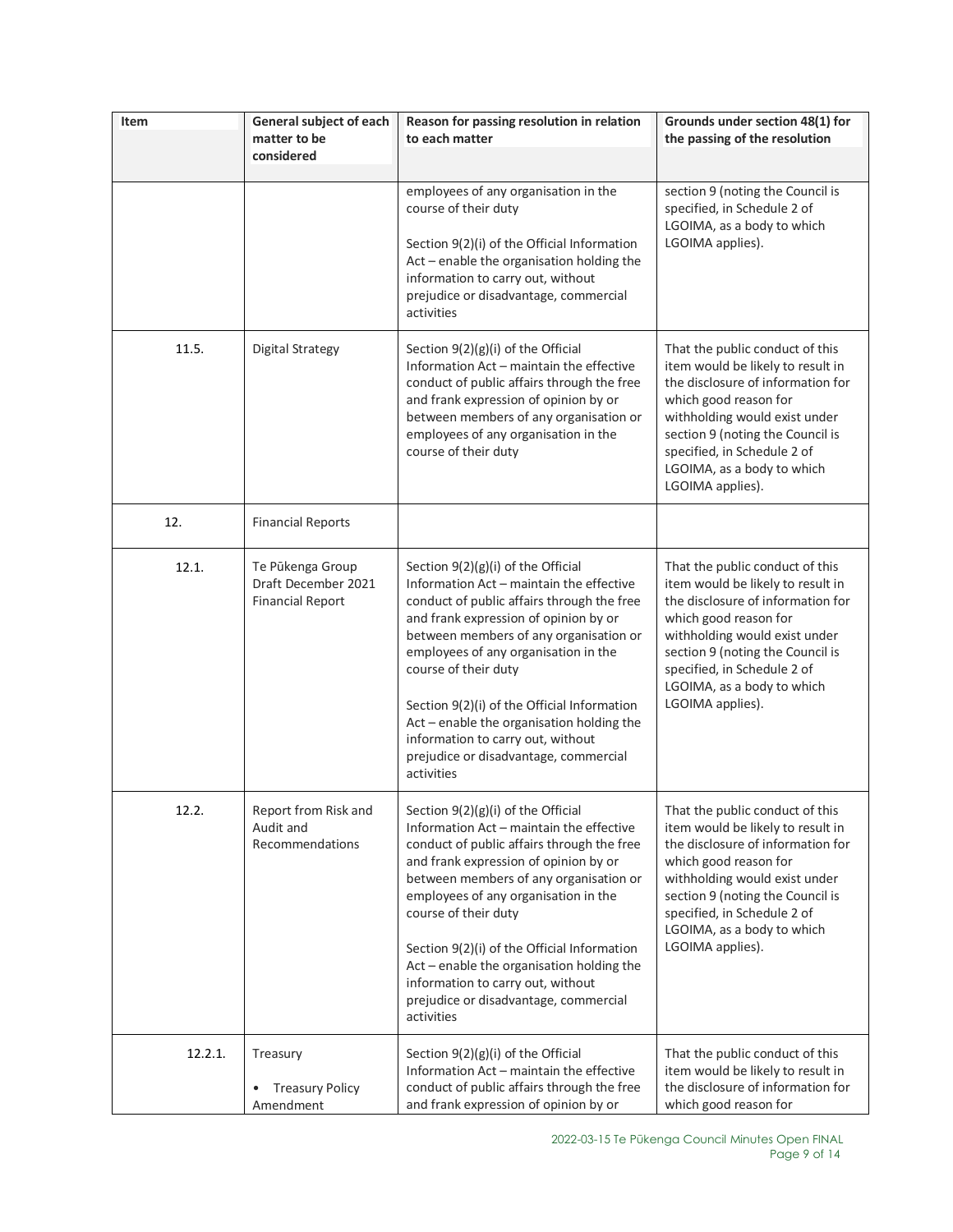| Item    | General subject of each<br>matter to be                                                                   | Reason for passing resolution in relation<br>to each matter                                                                                                                                                                                                                                                                                                                                                                                                               | Grounds under section 48(1) for<br>the passing of the resolution                                                                                                                                                                                                                         |
|---------|-----------------------------------------------------------------------------------------------------------|---------------------------------------------------------------------------------------------------------------------------------------------------------------------------------------------------------------------------------------------------------------------------------------------------------------------------------------------------------------------------------------------------------------------------------------------------------------------------|------------------------------------------------------------------------------------------------------------------------------------------------------------------------------------------------------------------------------------------------------------------------------------------|
|         | considered                                                                                                |                                                                                                                                                                                                                                                                                                                                                                                                                                                                           |                                                                                                                                                                                                                                                                                          |
|         | Subsidiary<br>$\bullet$<br><b>Borrowing Limits</b>                                                        | between members of any organisation or<br>employees of any organisation in the<br>course of their duty<br>Section 9(2)(i) of the Official Information<br>Act - enable the organisation holding the<br>information to carry out, without<br>prejudice or disadvantage, commercial<br>activities                                                                                                                                                                            | withholding would exist under<br>section 9 (noting the Council is<br>specified, in Schedule 2 of<br>LGOIMA, as a body to which<br>LGOIMA applies).                                                                                                                                       |
| 12.2.2. | Annual Report (early<br>draft) and Timeline                                                               | Section $9(2)(g)(i)$ of the Official<br>Information Act - maintain the effective<br>conduct of public affairs through the free<br>and frank expression of opinion by or<br>between members of any organisation or<br>employees of any organisation in the<br>course of their duty                                                                                                                                                                                         | That the public conduct of this<br>item would be likely to result in<br>the disclosure of information for<br>which good reason for<br>withholding would exist under<br>section 9 (noting the Council is<br>specified, in Schedule 2 of<br>LGOIMA, as a body to which<br>LGOIMA applies). |
| 12.2.3. | Risk and Audit Terms of<br>Reference                                                                      | Section $9(2)(g)(i)$ of the Official<br>Information Act - maintain the effective<br>conduct of public affairs through the free<br>and frank expression of opinion by or<br>between members of any organisation or<br>employees of any organisation in the<br>course of their duty                                                                                                                                                                                         | That the public conduct of this<br>item would be likely to result in<br>the disclosure of information for<br>which good reason for<br>withholding would exist under<br>section 9 (noting the Council is<br>specified, in Schedule 2 of<br>LGOIMA, as a body to which<br>LGOIMA applies). |
| 12.2.4. | Audit NZ Engagement<br>Letter 31 December<br>2021 and 2022 and<br>Audit Fees Proposal 31<br>December 2021 | Section $9(2)(g)(i)$ of the Official<br>Information Act - maintain the effective<br>conduct of public affairs through the free<br>and frank expression of opinion by or<br>between members of any organisation or<br>employees of any organisation in the<br>course of their duty<br>Section 9(2)(i) of the Official Information<br>Act - enable the organisation holding the<br>information to carry out, without<br>prejudice or disadvantage, commercial<br>activities | That the public conduct of this<br>item would be likely to result in<br>the disclosure of information for<br>which good reason for<br>withholding would exist under<br>section 9 (noting the Council is<br>specified, in Schedule 2 of<br>LGOIMA, as a body to which<br>LGOIMA applies). |
| 13.     | <b>Risk Management</b>                                                                                    |                                                                                                                                                                                                                                                                                                                                                                                                                                                                           |                                                                                                                                                                                                                                                                                          |
| 13.1.   | Policy and Risk Update                                                                                    | Section $9(2)(g)(i)$ of the Official<br>Information Act - maintain the effective<br>conduct of public affairs through the free<br>and frank expression of opinion by or<br>between members of any organisation or                                                                                                                                                                                                                                                         | That the public conduct of this<br>item would be likely to result in<br>the disclosure of information for<br>which good reason for<br>withholding would exist under<br>section 9 (noting the Council is<br>specified, in Schedule 2 of                                                   |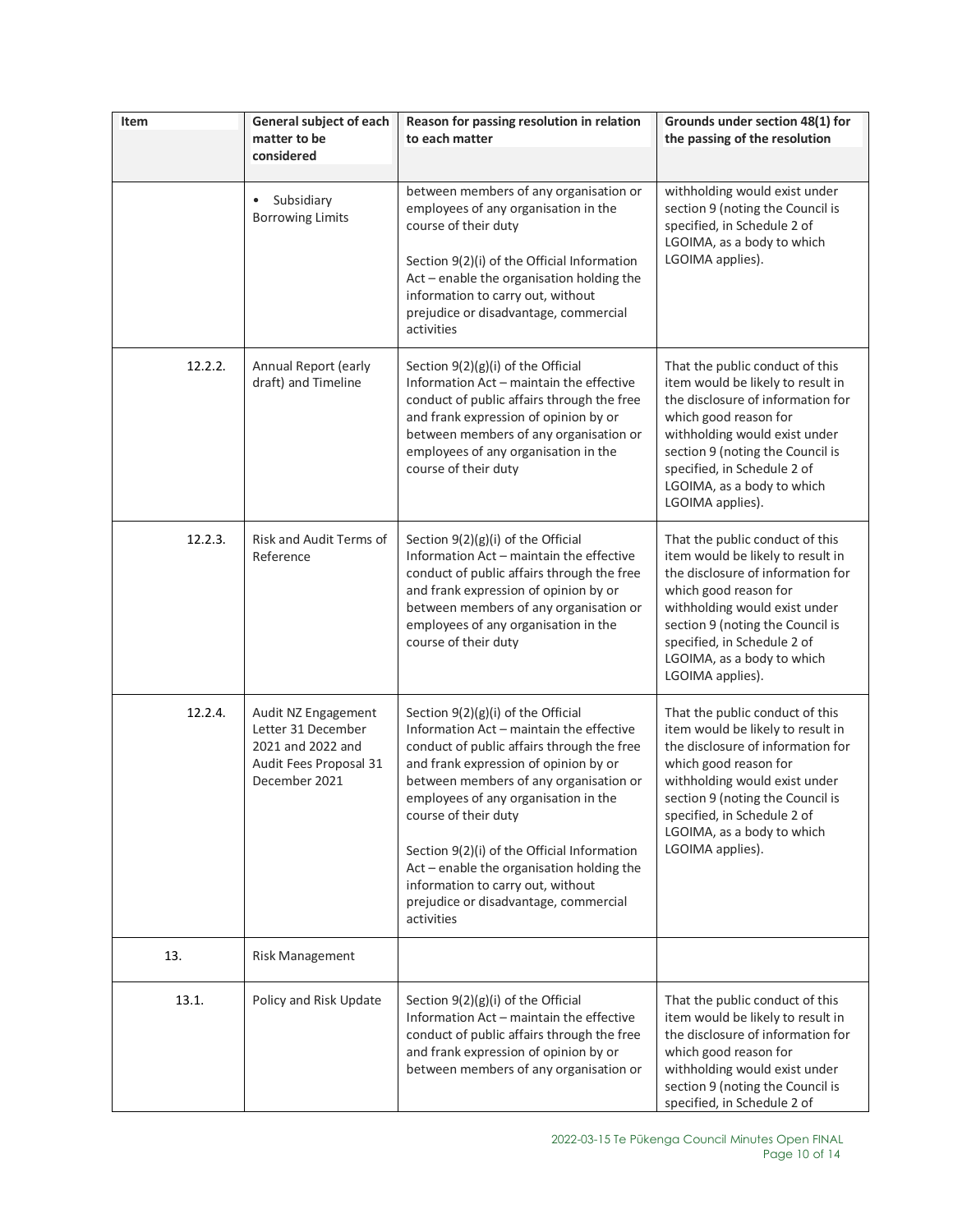| Item  | General subject of each                                                                              | Reason for passing resolution in relation                                                                                                                                                                                                                                                                                                                                                                                                                                 | Grounds under section 48(1) for                                                                                                                                                                                                                                                          |
|-------|------------------------------------------------------------------------------------------------------|---------------------------------------------------------------------------------------------------------------------------------------------------------------------------------------------------------------------------------------------------------------------------------------------------------------------------------------------------------------------------------------------------------------------------------------------------------------------------|------------------------------------------------------------------------------------------------------------------------------------------------------------------------------------------------------------------------------------------------------------------------------------------|
|       | matter to be<br>considered                                                                           | to each matter                                                                                                                                                                                                                                                                                                                                                                                                                                                            | the passing of the resolution                                                                                                                                                                                                                                                            |
|       |                                                                                                      |                                                                                                                                                                                                                                                                                                                                                                                                                                                                           |                                                                                                                                                                                                                                                                                          |
|       |                                                                                                      | employees of any organisation in the<br>course of their duty                                                                                                                                                                                                                                                                                                                                                                                                              | LGOIMA, as a body to which<br>LGOIMA applies).                                                                                                                                                                                                                                           |
| 13.2. | Status Report on Te<br>Pūkenga Policy Review                                                         | Section $9(2)(g)(i)$ of the Official<br>Information Act - maintain the effective<br>conduct of public affairs through the free<br>and frank expression of opinion by or<br>between members of any organisation or<br>employees of any organisation in the<br>course of their duty<br>Section 9(2)(i) of the Official Information<br>Act - enable the organisation holding the<br>information to carry out, without<br>prejudice or disadvantage, commercial<br>activities | That the public conduct of this<br>item would be likely to result in<br>the disclosure of information for<br>which good reason for<br>withholding would exist under<br>section 9 (noting the Council is<br>specified, in Schedule 2 of<br>LGOIMA, as a body to which<br>LGOIMA applies). |
| 13.3. | <b>Vaccination Update</b><br>(Verbal)                                                                | Section $9(2)(g)(i)$ of the Official<br>Information Act - maintain the effective<br>conduct of public affairs through the free<br>and frank expression of opinion by or<br>between members of any organisation or<br>employees of any organisation in the<br>course of their duty                                                                                                                                                                                         | That the public conduct of this<br>item would be likely to result in<br>the disclosure of information for<br>which good reason for<br>withholding would exist under<br>section 9 (noting the Council is<br>specified, in Schedule 2 of<br>LGOIMA, as a body to which<br>LGOIMA applies). |
| 14.   | Subsidiaries                                                                                         |                                                                                                                                                                                                                                                                                                                                                                                                                                                                           |                                                                                                                                                                                                                                                                                          |
| 14.1. | Corporate Governance<br>- AGM Resolution                                                             | Section $9(2)(g)(i)$ of the Official<br>Information Act - maintain the effective<br>conduct of public affairs through the free<br>and frank expression of opinion by or<br>between members of any organisation or<br>employees of any organisation in the<br>course of their duty                                                                                                                                                                                         | That the public conduct of this<br>item would be likely to result in<br>the disclosure of information for<br>which good reason for<br>withholding would exist under<br>section 9 (noting the Council is<br>specified, in Schedule 2 of<br>LGOIMA, as a body to which<br>LGOIMA applies). |
| 15.   | <b>Reports from Committees</b>                                                                       |                                                                                                                                                                                                                                                                                                                                                                                                                                                                           |                                                                                                                                                                                                                                                                                          |
| 15.1. | <b>Risk and Audit</b><br>Committee Meeting -<br>Draft Minutes of<br>Meeting held 22<br>February 2022 | Section 9(2)(i) of the Official Information<br>Act - enable the organisation holding the<br>information to carry out, without<br>prejudice or disadvantage, commercial<br>activities<br>Section $9(2)(g)(i)$ of the Official<br>Information Act - maintain the effective<br>conduct of public affairs through the free<br>and frank expression of opinion by or<br>between members of any organisation or                                                                 | That the public conduct of this<br>item would be likely to result in<br>the disclosure of information for<br>which good reason for<br>withholding would exist under<br>section 9 (noting the Council is<br>specified, in Schedule 2 of<br>LGOIMA, as a body to which<br>LGOIMA applies). |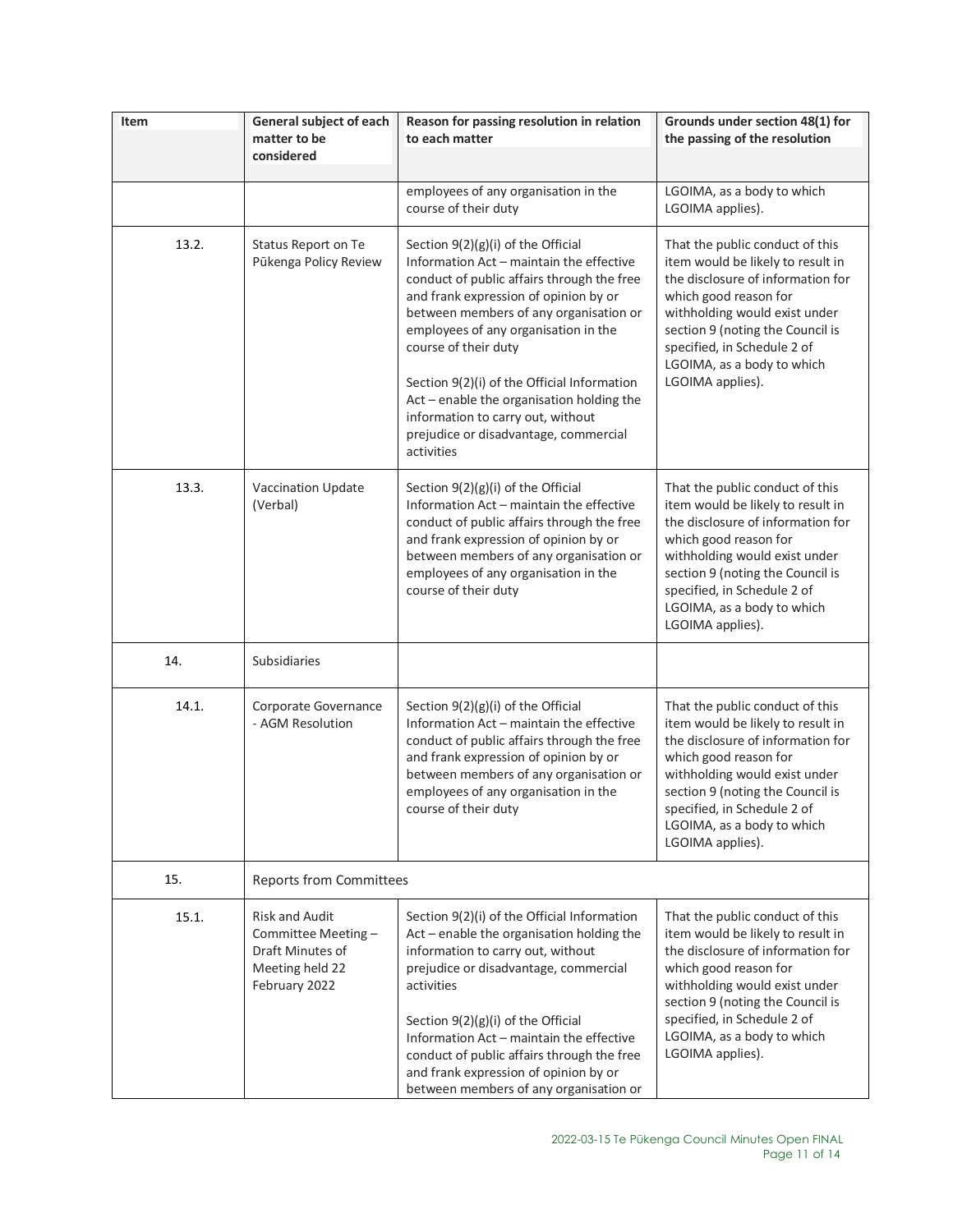| Item  | General subject of each<br>matter to be                                                                                         | Reason for passing resolution in relation<br>to each matter                                                                                                                                                                                                                                                                                                                                                                                                               | Grounds under section 48(1) for<br>the passing of the resolution                                                                                                                                                                                                                         |
|-------|---------------------------------------------------------------------------------------------------------------------------------|---------------------------------------------------------------------------------------------------------------------------------------------------------------------------------------------------------------------------------------------------------------------------------------------------------------------------------------------------------------------------------------------------------------------------------------------------------------------------|------------------------------------------------------------------------------------------------------------------------------------------------------------------------------------------------------------------------------------------------------------------------------------------|
|       | considered                                                                                                                      |                                                                                                                                                                                                                                                                                                                                                                                                                                                                           |                                                                                                                                                                                                                                                                                          |
|       |                                                                                                                                 | employees of any organisation in the<br>course of their duty                                                                                                                                                                                                                                                                                                                                                                                                              |                                                                                                                                                                                                                                                                                          |
| 15.2. | Capital Asset<br>Management and<br>Infrastructure<br>Committee Meeting-<br>Draft Minutes of<br>Meeting held 23<br>February 2022 | Section 9(2)(i) of the Official Information<br>Act - enable the organisation holding the<br>information to carry out, without<br>prejudice or disadvantage, commercial<br>activities<br>Section $9(2)(g)(i)$ of the Official<br>Information Act - maintain the effective<br>conduct of public affairs through the free<br>and frank expression of opinion by or<br>between members of any organisation or<br>employees of any organisation in the<br>course of their duty | That the public conduct of this<br>item would be likely to result in<br>the disclosure of information for<br>which good reason for<br>withholding would exist under<br>section 9 (noting the Council is<br>specified, in Schedule 2 of<br>LGOIMA, as a body to which<br>LGOIMA applies). |
| 15.3. | Appointments and<br>Remuneration<br>Committee Meeting -<br>Draft Minutes of<br>Meeting held Friday, 4<br><b>March 2022</b>      | 9(2)(a) To protect the privacy of natural<br>persons, including that of deceased<br>natural persons<br>Section $9(2)(g)(i)$ of the Official<br>Information Act - maintain the effective<br>conduct of public affairs through the free<br>and frank expression of opinion by or<br>between members of any organisation or<br>employees of any organisation in the<br>course of their duty                                                                                  | That the public conduct of this<br>item would be likely to result in<br>the disclosure of information for<br>which good reason for<br>withholding would exist under<br>section 9 (noting the Council is<br>specified, in Schedule 2 of<br>LGOIMA, as a body to which<br>LGOIMA applies). |
| 15.4. | Te Poari Akoranga -<br>Minutes from Closed<br>Poari Akoranga meeting<br>from 9 February 2022                                    | 9(2)(a) To protect the privacy of natural<br>persons, including that of deceased<br>natural persons                                                                                                                                                                                                                                                                                                                                                                       | That the public conduct of this<br>item would be likely to result in<br>the disclosure of information for<br>which good reason for<br>withholding would exist under<br>section 9 (noting the Council is<br>specified, in Schedule 2 of<br>LGOIMA, as a body to which<br>LGOIMA applies). |
| 16.   | <b>Reports from Advisory Committees</b>                                                                                         |                                                                                                                                                                                                                                                                                                                                                                                                                                                                           |                                                                                                                                                                                                                                                                                          |
| 16.1. | Learner Appointments                                                                                                            | 9(2)(a) To protect the privacy of natural<br>persons, including that of deceased<br>natural persons                                                                                                                                                                                                                                                                                                                                                                       | That the public conduct of this<br>item would be likely to result in<br>the disclosure of information for<br>which good reason for<br>withholding would exist under<br>section 9 (noting the Council is<br>specified, in Schedule 2 of<br>LGOIMA, as a body to which<br>LGOIMA applies). |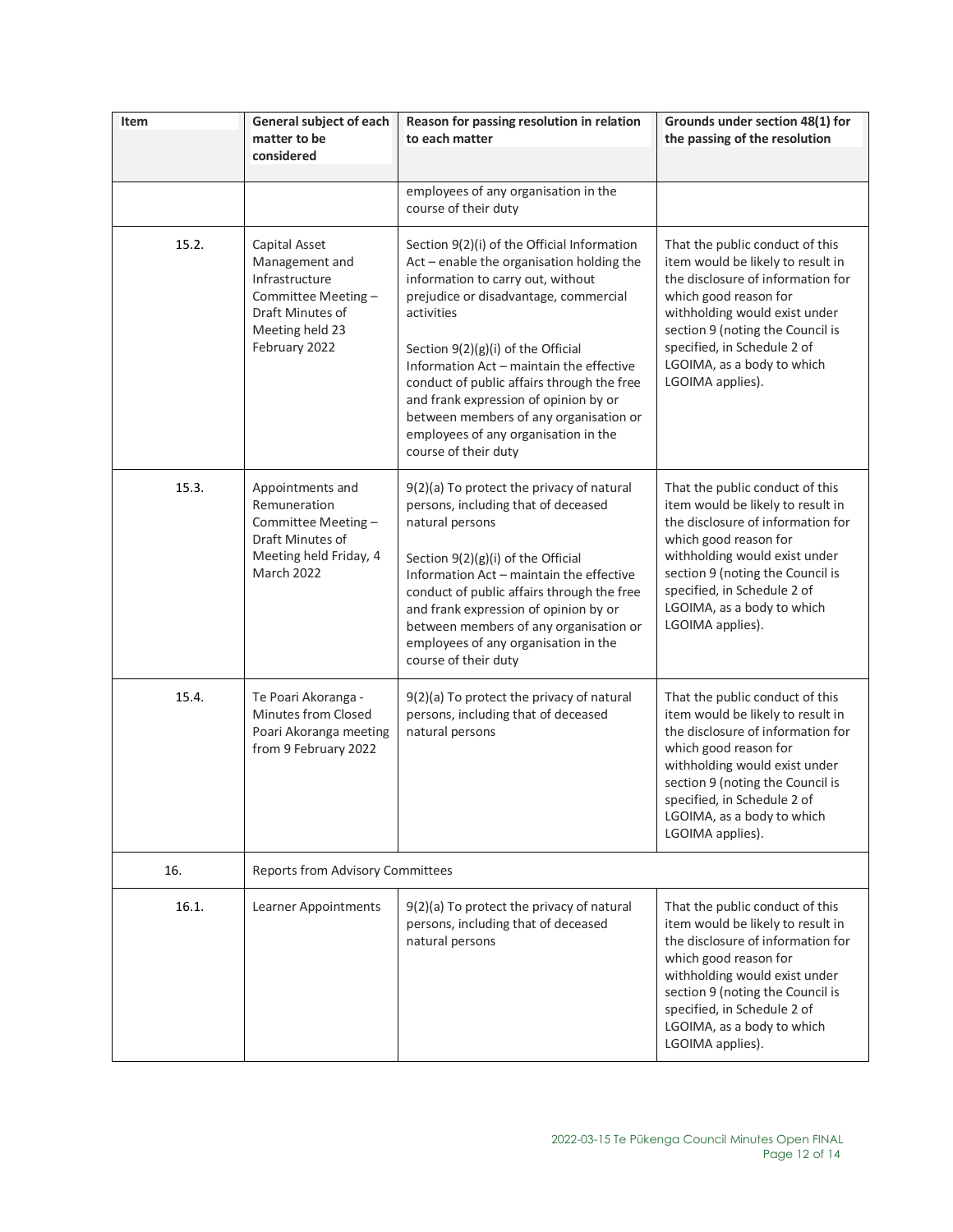| Item  | General subject of each<br>matter to be<br>considered | Reason for passing resolution in relation<br>to each matter                                                                                                                                                                                                                                                                                                                              | Grounds under section 48(1) for<br>the passing of the resolution                                                                                                                                                                                                                         |
|-------|-------------------------------------------------------|------------------------------------------------------------------------------------------------------------------------------------------------------------------------------------------------------------------------------------------------------------------------------------------------------------------------------------------------------------------------------------------|------------------------------------------------------------------------------------------------------------------------------------------------------------------------------------------------------------------------------------------------------------------------------------------|
|       |                                                       |                                                                                                                                                                                                                                                                                                                                                                                          |                                                                                                                                                                                                                                                                                          |
| 16.2. | Komiti Māori Learner<br>Appointment                   | 9(2)(a) To protect the privacy of natural<br>persons, including that of deceased<br>natural persons                                                                                                                                                                                                                                                                                      | That the public conduct of this<br>item would be likely to result in<br>the disclosure of information for<br>which good reason for<br>withholding would exist under<br>section 9 (noting the Council is<br>specified, in Schedule 2 of<br>LGOIMA, as a body to which<br>LGOIMA applies). |
| 17.   | Inwards Correspondence                                |                                                                                                                                                                                                                                                                                                                                                                                          |                                                                                                                                                                                                                                                                                          |
| 17.1. | Letter to Minister<br>Hipkins 30-01-2022              | 9(2)(a) To protect the privacy of natural<br>persons, including that of deceased<br>natural persons<br>Section 9(2)(g)(i) of the Official<br>Information Act - maintain the effective<br>conduct of public affairs through the free<br>and frank expression of opinion by or<br>between members of any organisation or<br>employees of any organisation in the<br>course of their duty   | That the public conduct of this<br>item would be likely to result in<br>the disclosure of information for<br>which good reason for<br>withholding would exist under<br>section 9 (noting the Council is<br>specified, in Schedule 2 of<br>LGOIMA, as a body to which<br>LGOIMA applies). |
| 17.2. | Letter to Minister<br>Hipkins 16-02-2022              | 9(2)(a) To protect the privacy of natural<br>persons, including that of deceased<br>natural persons<br>Section $9(2)(g)(i)$ of the Official<br>Information Act - maintain the effective<br>conduct of public affairs through the free<br>and frank expression of opinion by or<br>between members of any organisation or<br>employees of any organisation in the<br>course of their duty | That the public conduct of this<br>item would be likely to result in<br>the disclosure of information for<br>which good reason for<br>withholding would exist under<br>section 9 (noting the Council is<br>specified, in Schedule 2 of<br>LGOIMA, as a body to which<br>LGOIMA applies). |
| 18.   | Any Other Business                                    | 9(2)(a) To protect the privacy of natural<br>persons, including that of deceased<br>natural persons<br>Section $9(2)(g)(i)$ of the Official<br>Information Act - maintain the effective<br>conduct of public affairs through the free<br>and frank expression of opinion by or<br>between members of any organisation or<br>employees of any organisation in the<br>course of their duty | That the public conduct of this<br>item would be likely to result in<br>the disclosure of information for<br>which good reason for<br>withholding would exist under<br>section 9 (noting the Council is<br>specified, in Schedule 2 of<br>LGOIMA, as a body to which<br>LGOIMA applies). |
| 19.   | Papers for Information<br>- Document Library          | Section 9(2)(i) of the Official Information<br>Act - enable the organisation holding the<br>information to carry out, without                                                                                                                                                                                                                                                            | That the public conduct of this<br>item would be likely to result in<br>the disclosure of information for<br>which good reason for<br>withholding would exist under                                                                                                                      |